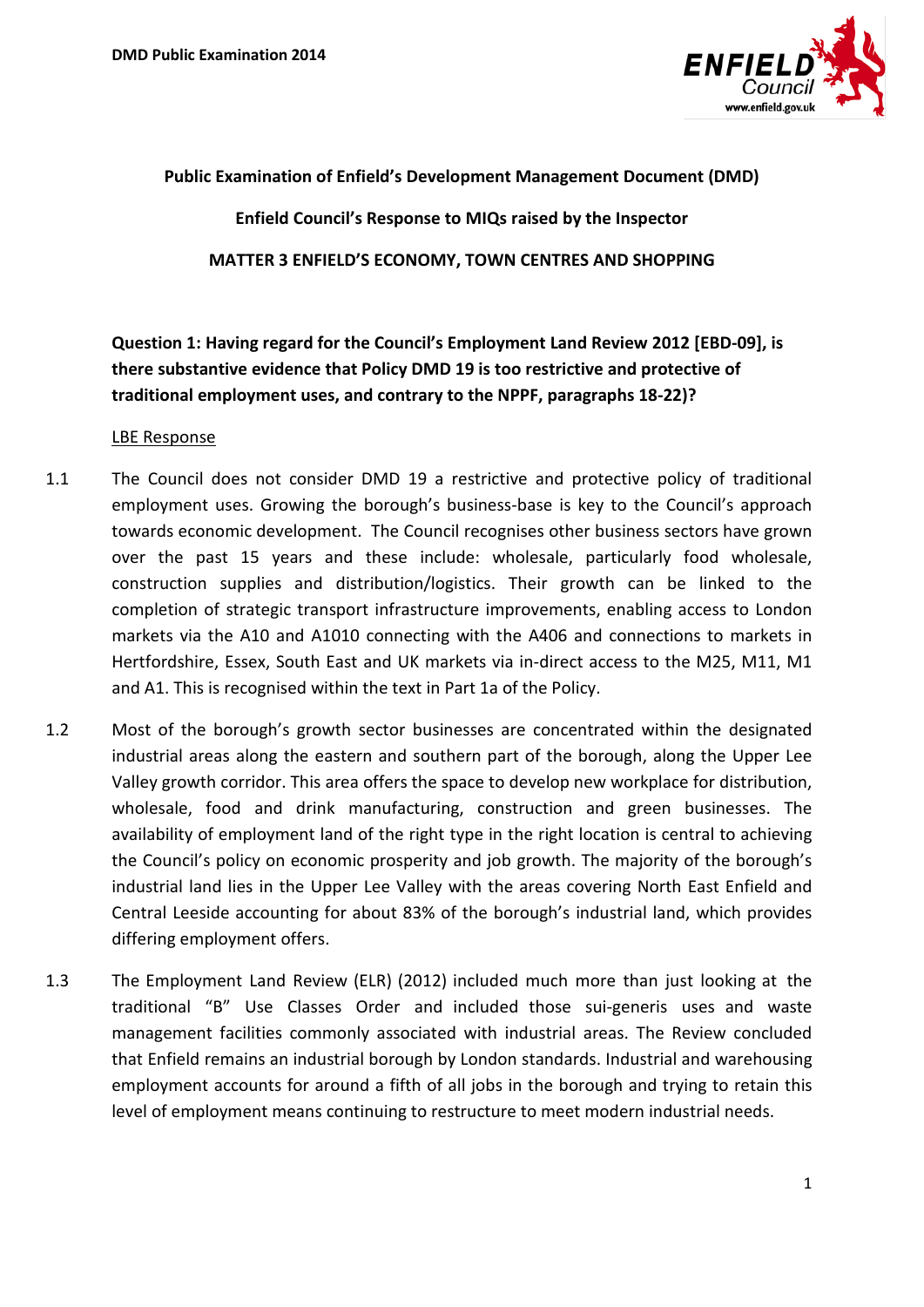

- 1.4 Enfield has not experienced a large loss of employment land since 2006. With industrial land releases elsewhere in London exceeding the GLA's benchmark guidance there has been some evidence of relocations to Enfield as supply is constrained in other boroughs. This, combined with its excellent strategic accessibility, has reinforced Enfield's role as an industrial location for London. The Review went on to confirm that the adopted Core Strategy employment policies and protected sites remain relevant. Vacancy rates on the industrial sites remain low and there is development interest to provide new employment space.
- 1.5 DMD 19 is in compliance with paragraphs 18-22 of the NPPF, and with particular reference to NPPF paragraph 22, the recent ELR (2012) [EBD-09] demonstrates an up-to-date local assessment that has regard to market signals that supports the DMD policy approach. DMD 19 alongside supporting paragraphs 4.2.1 and 4.2.2 allows for a diversity and quality of employment opportunities within the borough's Strategic Industrial Land (SIL) supply and specifically distinguishes between Preferred Industrial Locations and the Great Cambridge Road Industrial Business Park (IBP) which benefits from a higher quality environment.

### **Question 2: Does focused change No. 3 [DMD 07] to paragraph 4.2.1 address concerns over flexibility and achieve an effective policy?**

### LBE Response

- 2.1 Yes, the text change focusses upon the uses allowed within the Strategic Industrial Land (SIL) and recognises that there are a number of uses of a similar nature that can locate and function within these areas, as broad industrial type activities as defined in the London Plan and the Mayor's SPG on Land for Industry and Transport (2012).
- 2.2 The changes deliver greater flexibility and an effective policy with regard to the NPPF, in particular paragraphs 18 to 22.

### **Question3: Is the figure of 10% in Policy DMD 21 for direct sales or trade counters element justified and realistic? If not, is there evidential support for an alternative amount?**

- 3.1 The figure of 10% is considered appropriate and a higher figure would undermine their 'ancillary' nature that should serve as a subordinate feature to the overall use of the site and premises. There is no evidential support for a high alternative proportion above 10%. The Council maintains that a benchmark figure is required to ensure the dominant 'industrial' uses are maintained.
- 3.2 Enfield's designated Strategic Industrial Land (SIL) is vital to support economic growth and employment for the borough and London as a whole. It is vital to avoid a creep towards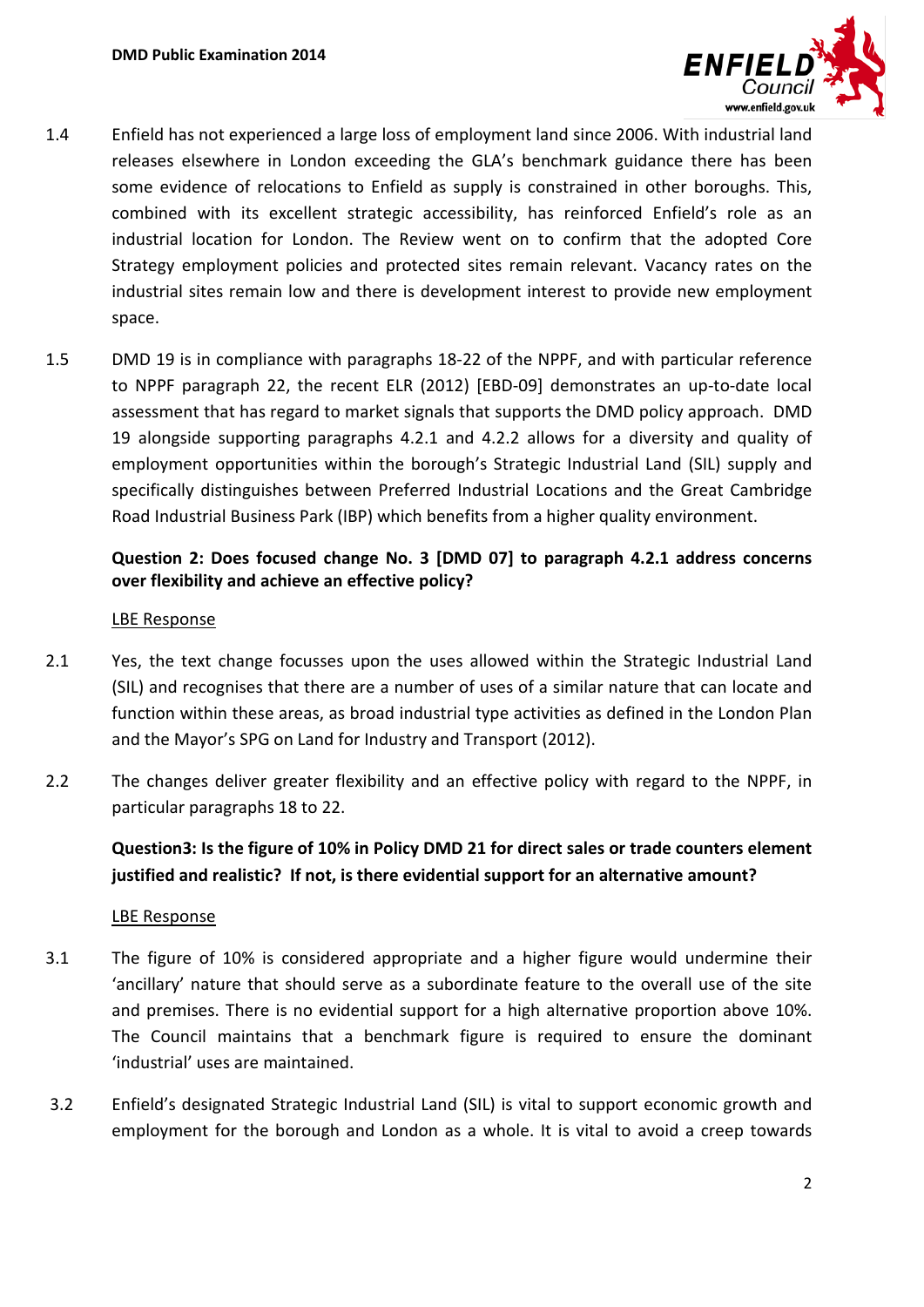

allowing retail use in non-town centre locations, in contravention of the DMD policies contained in Chapter 5.

**Question 4: Is there substantive evidence that Policy DMD 22 related to employment land outside designated areas and the justification in paragraph 4.5.3 should be amended, possibly to reflect paragraph 22 of the NPPF more closely.** 

### LBE Response

4.1 Policy DMD 22 and the supporting paragraphs are considered to be justified. Market demand and viability assessments are required to prevent the loss of employment uses outside of designated areas. The requirements are not considered to be overly onerous and are supported by the adopted Core Strategy and London Plan Policy. The inclusion of paragraph 4.5.3 provides clarity over the Council's expectations in considering such proposals. DMD 22 does not provide protection greater than that indicated by NPPF paragraph 22 and there is no inconsistency.

# **Question 5: Should new industrial development within SIL and LSIS have to satisfy criterion 1a of Policy DMD 23 given that these are already designated sites? Or is this too onerous?**

- 5.1 Enfield is an urban borough and densely populated. Many of the borough's industrial estates, especially those designated Locally Significant Industrial Sites (LSIS), are in close proximity to residential uses and provide important local employment. Access and servicing is sometimes poor and car parking problematic. It is well understood that industrial sites will continue to operate in close proximity to other uses as confirmed in paragraphs 7.5 and 7.6 of the Employment Land Review Update (ELR) 2012. The Report recommends in paragraph 7.9 that "*owners should be encouraged through good design to minimise conflicts. One obvious problem on many of the estates, especially the smaller LSIS, is that plot ratios are very high and there is very limited parking or circulation space on the plot. While this increases the lettable floor space it displaces activity onto the already congested streets*".
- 5.2 Criterion 1a of Policy DMD 23 is not considered overly onerous and the Council maintains it is reasonable for such an assessment to be made of planning applications regardless of whether they are located within industrial designations. In respect of economic development it is important that Enfield's protected estates remain attractive, functional and accessible for both existing occupiers and to attract new businesses and inward investment to support both the local and wider London economy.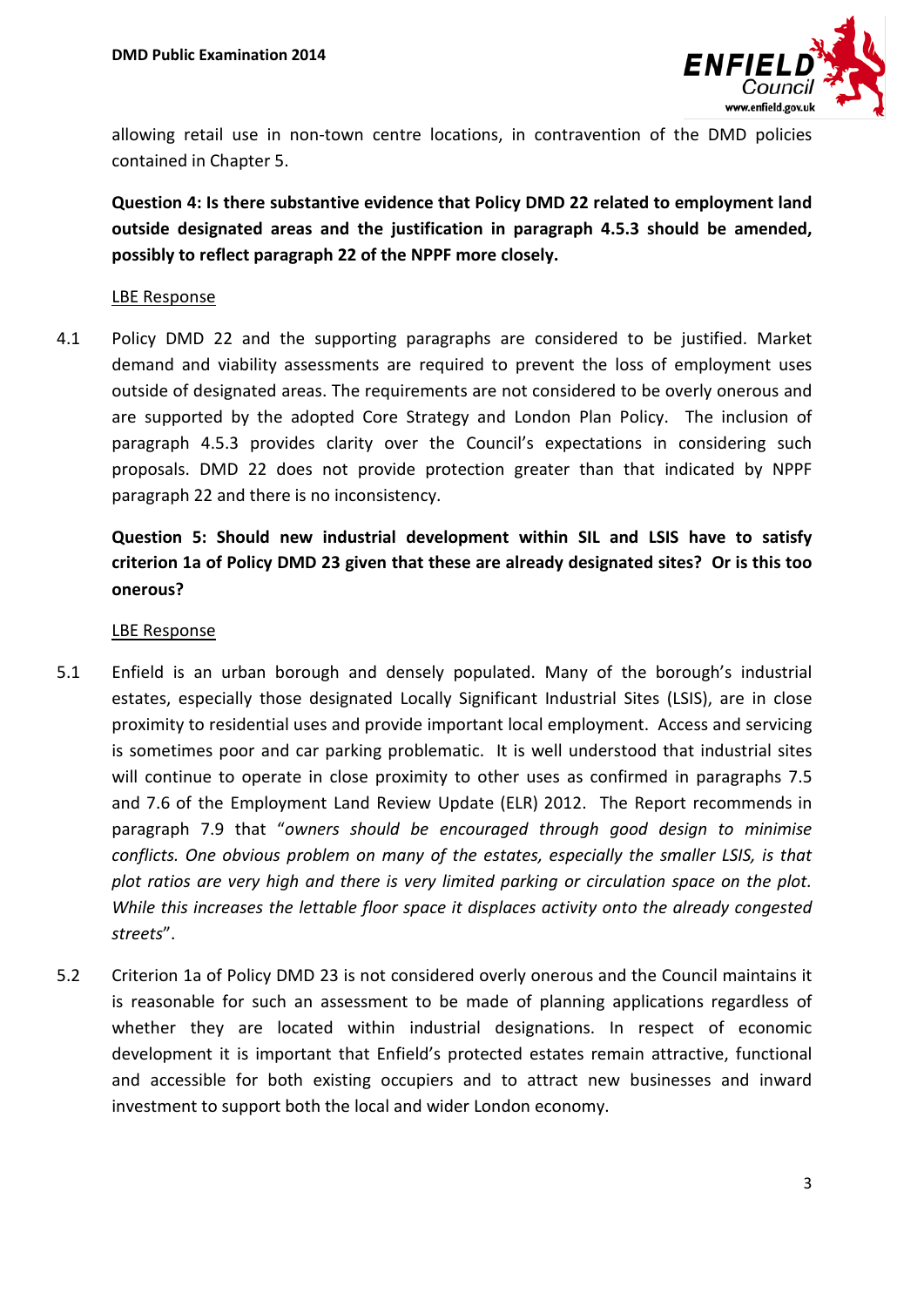

### **Question 6: Do focused changes Nos. 4 & 5 overcome the objections to criterion 1b of Policy DMD 23? And is Policy DMD 24 too protective/ supportive of small businesses?**

### LBE Response

- 6.1 The Employment Land Review Update (ELR) 2012 [EBD-09] concludes that Enfield is an industrial borough by London standard. Enfield has one of the largest areas of industrial/commercial land in London. It is a valuable reservoir of strategically important industrial land, which is safeguarded and managed in accordance with Enfield's Local Plan, the London Plan and its supplementary planning guidance to meet the needs of modern industry in an efficient and sustainable way.
- 6.2 Criterion 1b is important for ensuring new employment accommodation remains flexible and adaptable to meet future business needs, however, via [FC4] the Council has accepted that this should not be restricted to local businesses and therefore proposes the deletion of the word "local" within the criterion. [FC5] was included at the end of paragraph 4.7.1 and reads: "The borough needs to continue to redevelop and renew existing industrial locations across the borough to meet the demands of business, **including local business and small business startups**"**.** This is in recognition of the significant role local small businesses make to the borough's economy and local employment opportunities.
- 6.2 The outstanding objection, DMD23/20/004 [Planning Potential on behalf of Scottish Widows] seeks the deletion of criterion 1b because it is fails to address that a building's design may need to meet operational requirements and therefore be bespoke to the occupant. The Council maintains that by virtue of including the words "where appropriate" sufficient flexibility is provided for individual site and the operational requirements to be considered.

# 7. **Question 7: Is Policy DMD 25 of the DMD justified and consistent with Core Policies 17 & 18 of the Core Strategy? With focused change No 6, would the policy be consistent with the NPPF and ensuring the vitality of town centres?**

7.1 The Submission DMD 25 combined with [FC6] is considered to be in conformity with both adopted Core Strategy Policies 17 and 18; the London Plan and the NPPF, Section 2: Ensuring the Vitality of Town Centres. DMD 25 is consistent with paragraph 23 of the NPPF in that it is positive, promotes competitive town centre environments, and defines a network and hierarchy of centres. Major and district town centre boundaries are illustrated on the DMD Policies Map. DMD25 specifically provide guidance on new retail, leisure and office development and expands on the application of the sequential test, identifying locations and general considerations for town centre development in accordance with paragraph 24 of the NPPF.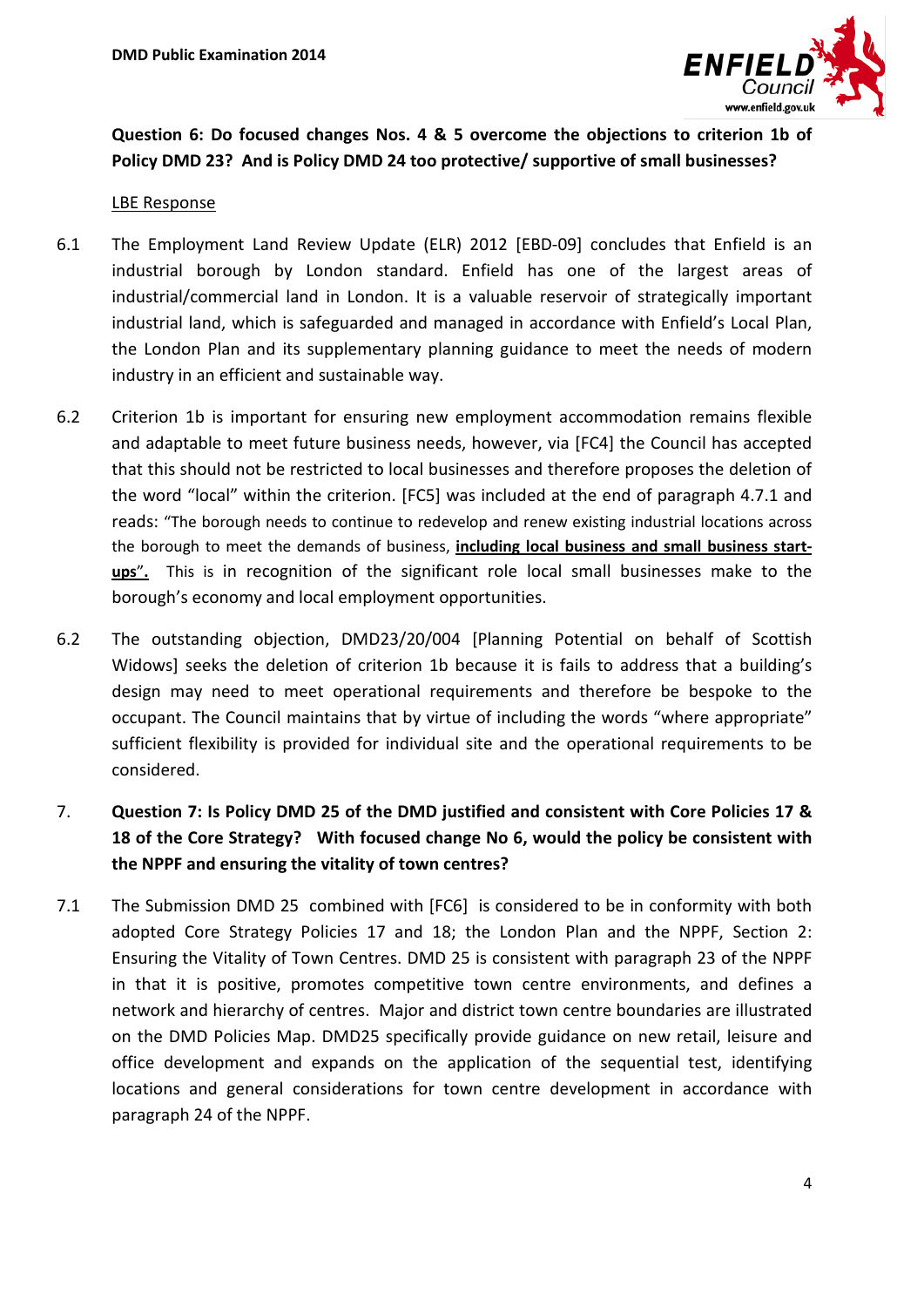![](_page_4_Picture_1.jpeg)

**Question 8: With focused change No. 7 in place, would objections that Policy DMD 32 is too restrictive towards food and drink uses be overcome.**

- 8.1 Policy DMD 32 seeks to manage the numbers and clustering of hot food takeaways. Paragraph 5.8.3 sets out the justification and guidance for this policy, including concern over the impact of fried and fatty foods on the health of the residents of the borough, particularly the increasing obesity levels of children. Health issues relating to food in the borough are highlighted in the Enfield Food Strategy (2012). The Policy is also supported by Enfield's Childhood Healthy Weight Strategy (2011). which seeks to 'reduce the number of new takeaways opening in proximity to schools and academies'. Enfield's Joint Strategic Needs Assessment states that '*childhood obesity is an area of concern within Enfield due to the high levels of overweight and obese children in the borough*' and that '*tackling obesity requires long-term action by a range of partners*'. The Annual Report of the Director of Public Health (2012), 'Improving Health and Wellbeing in Enfield', refers to research showing that 80% of pupils purchase food and drink from takeaways near to school. Three out of ten purchases were from takeaways and typically included food items such as chips, chicken or pizza. The report supports the restriction of fast food takeaways within 400 metres of secondary schools. During consultation on the Draft DMD in 2012, the Chair of the Health Improvement Partnership welcomed the policy restricting new takeaways near to secondary school entrances (see Appendix 1 for the response dated  $24<sup>th</sup>$  August 2012).
- 8.2 It is considered that the Policy is not excessively restrictive, and follows a similar approach to other local authorities, including the neighbouring borough of Waltham Forest which has a Hot Food Takeaway Supplementary Planning Document which seeks to resist hot food takeaway shops within 400m of a school boundary.
- 8.3 The Policy relates to secondary schools only, on the basis that primary school children do not leave the educational establishment grounds at lunchtime and are usually escorted by parent/ guardians to and from the school, greatly reducing the likelihood of making a hot food takeaway purchase. Secondary school children have far greater freedom to make their own food choices, and DMD 32 is based upon the likelihood of people's willingness to walk to make a food purchase falling significantly beyond the range of 400 metres.